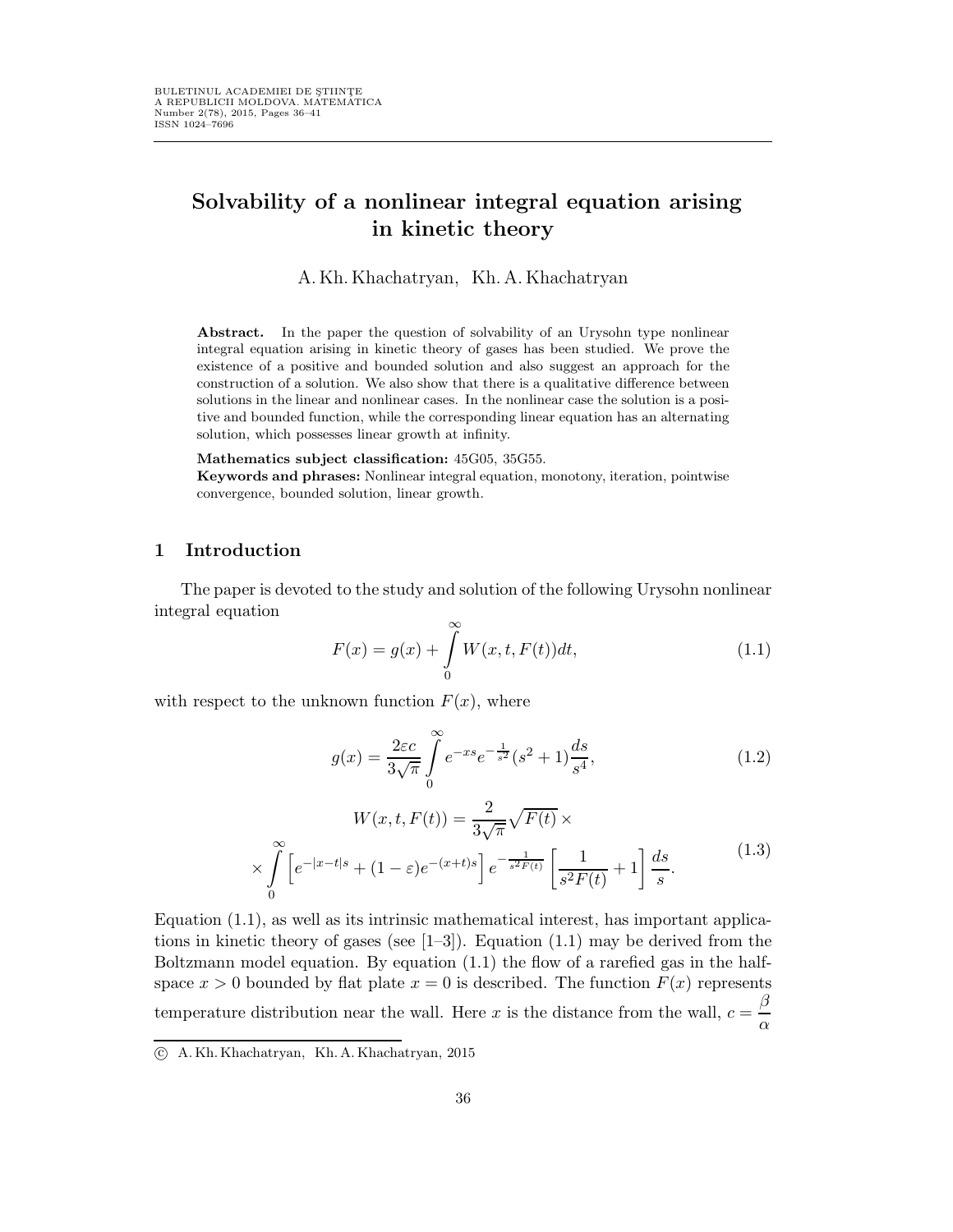$(0 < c \leq 1)$ , where  $\alpha$  is the mean value of density in the boundary layer and  $\beta$  is the density of particles reflected from the wall. We will assume that  $c$  is previously known.  $\varepsilon$  is the accomodation coefficient  $(0 < \varepsilon < 1)$ .

In the present note we prove the existence theorem of a positive and bounded solution of equation (1.1) and also suggest the approach for the construction of a solution. We also show that there is a qualitative difference between solutions in the nonlinear and linear cases. In the nonlinear case the solution is a positive and bounded function, while the corresponding linear equation has an alternating solution, which possesses linear growth at infinity.

### 2 The existence of a bounded solution for an Urysohn type nonlinear integral equation

Below we formulate the theorem of global solvability of equation (1.1) in the space of bounded functions for arbitrary values of  $c > 0$  and  $\alpha > 0$ .

We consider the following function

$$
\xi(t) = t^4 - ct^3 - 1, \quad t \in \mathbb{R}^+ \equiv [0, +\infty). \tag{2.1}
$$

We note that  $\xi(0) = -1$ ,  $\xi'(t) = 4t^3 - 3ct^2 \ge 0$  if  $t \in \left[\frac{3c}{4}\right]$  $\left(\frac{3c}{4}, +\infty\right)$  and  $\xi'(t) \leq 0$  if  $t \in \left[0, \frac{3c}{4}\right]$  $\int$ ,  $\xi(c) < 0$ ,  $\lim_{t \to \infty} \xi(t) = +\infty$ , then there exists a unique point  $t_0 > c$  such

4 that  $\xi(t_0) = 0$ , moreover, for  $t > t_0$ ,  $\xi(t) > 0$ .

We introduce the following iterations for equation  $(1.1)$ :

$$
F_{n+1}(x) = g(x) + \int_{0}^{\infty} W(x, t, F_n(t))dt,
$$
\n(2.2)

$$
F_0(x) = t_0^2 = c_0. \tag{2.3}
$$

It is easy to verify that the function  $W$  defined by  $(1.3)$  is monotone increasing in the third argument, i. e.

$$
W(x,t,z) \uparrow \mathbf{w}.\mathbf{r}.\mathbf{t}.\mathbf{z}.\tag{2.4}
$$

Indeed, since  $\rho(z) = \left(\frac{s^2}{z} + 1\right) \sqrt{z} e^{-\frac{s^2}{z}} \uparrow w.r.t.$   $z, z \ge 0$ , then from the representation of W it follows that  $W \uparrow$  w.r.t. z.

Below we prove by induction that  $F_n(x)$  is monotone decreasing in n

1) 
$$
F^{(n)} \downarrow
$$
 w.r.t. *n* and 2)  $F^{(n)}(x) \ge g(x)$ . (2.5)

Let  $n = 0$ . We have

$$
F_1(x) = g(x) + \int_0^{\infty} W(x, t, F_0(t))dt =
$$
  
=  $J_1(x) + c_0 - J_2(x) = F_0(x) + J_1(x) - J_2(x),$  (2.6)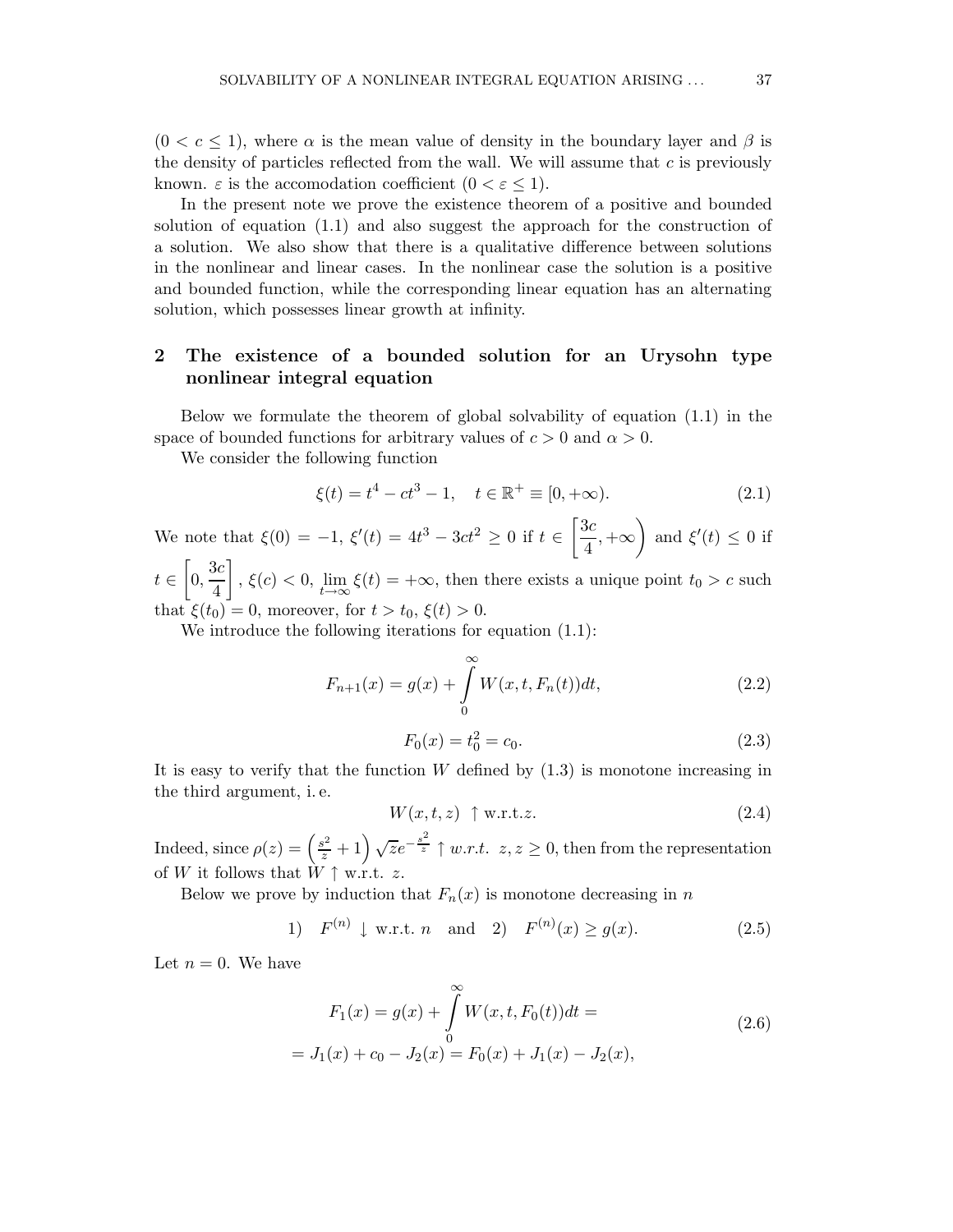where

$$
J_1(x) = \frac{2\varepsilon c}{3\sqrt{\pi}} \int_0^\infty e^{-xs} e^{-\frac{1}{s^2}} \left(\frac{1}{s^2} + 1\right) \frac{ds}{s^2},\tag{2.7}
$$

$$
J_2(x) = \frac{2\varepsilon}{3\sqrt{\pi}} \sqrt{c_0} \int_0^\infty e^{-xs} e^{-\frac{1}{s^2 c_0}} \left(\frac{1}{s^2 c_0} + 1\right) \frac{ds}{s^2}.
$$
 (2.8)

We must prove that  $J_2(x) \geq J_1(x)$  for each  $x \in \mathbb{R}^+$ . It is sufficient to prove that for each  $x \in \mathbb{R}^+$  the inequality holds

$$
ce^{-\frac{1}{s^2}}\left(\frac{1}{s^2}+1\right) \le \sqrt{\frac{1}{c_0}}e^{-\frac{1}{s^2c_0}}\left(c_0+\frac{1}{s^2}\right). \tag{2.9}
$$

Let us consider the following function

$$
\varphi(s^2) = c\sqrt{c_0}e^{\frac{1}{s^2}\left(\frac{1}{c_0}-1\right)}\left(\frac{1}{s^2}+1\right), \ s^2 \in \mathbb{R}^+.
$$
 (2.10)

Note that  $s_0^2 = c_0 - 1$  is the unique maximum point for  $\varphi$ . Therefore

$$
\varphi(s^2) \le \varphi(s_0^2) = c\sqrt{c_0} \left(\frac{1}{c_0 - 1} + 1\right) e^{-\frac{1}{c_0}}.
$$
\n(2.11)

Using the well-known inequality

$$
e^{-x} \le \frac{1}{1+x}, \quad x \ge 0,\tag{2.12}
$$

from (2.11) we obtain

$$
\varphi(s^2) \le \frac{cc_0^2 \sqrt{c_0}}{(c_0^2 - 1)}.\tag{2.13}
$$

First we prove that

$$
\frac{c\sqrt{c_0}c_0}{(c_0^2 - 1)} \le 1.
$$
\n(2.14)

Since  $c_0 = t_0^2 > 1$  (because  $t_0^4 = ct_0^3 + 1 > 1 \Rightarrow t_0^2 > 1$ ), then inequality (2.14) is equivalent to the following inequality:

$$
c\sqrt{c_0}c_0 \le (c_0^2 - 1). \tag{2.15}
$$

As  $\xi(t) \uparrow$  in t on  $[t_0, +\infty)$ , then  $\xi(\sqrt{c_0}) \ge \xi(t_0) = 0$  or  $\xi(\sqrt{c_0}) = c_0^2 - c\sqrt{c_0}c_0 - 1 \ge 0$ , i. e. (2.14) is proved. Taking into consideration (2.14), from (2.13), we obtain

$$
\varphi(s^2) = \frac{cc_0^2\sqrt{c_0}}{(c_0^2 - 1)} \le c_0 \le c_0 + \frac{1}{s^2}.
$$
\n(2.16)

From (2.16) follows (2.9). Therefore we have  $J_2(x) \geq J_1(x)$ . Considering the last inequality and relation (2.6) we come to the inequality  $F_1(x) \leq F_0(x)$ . We assume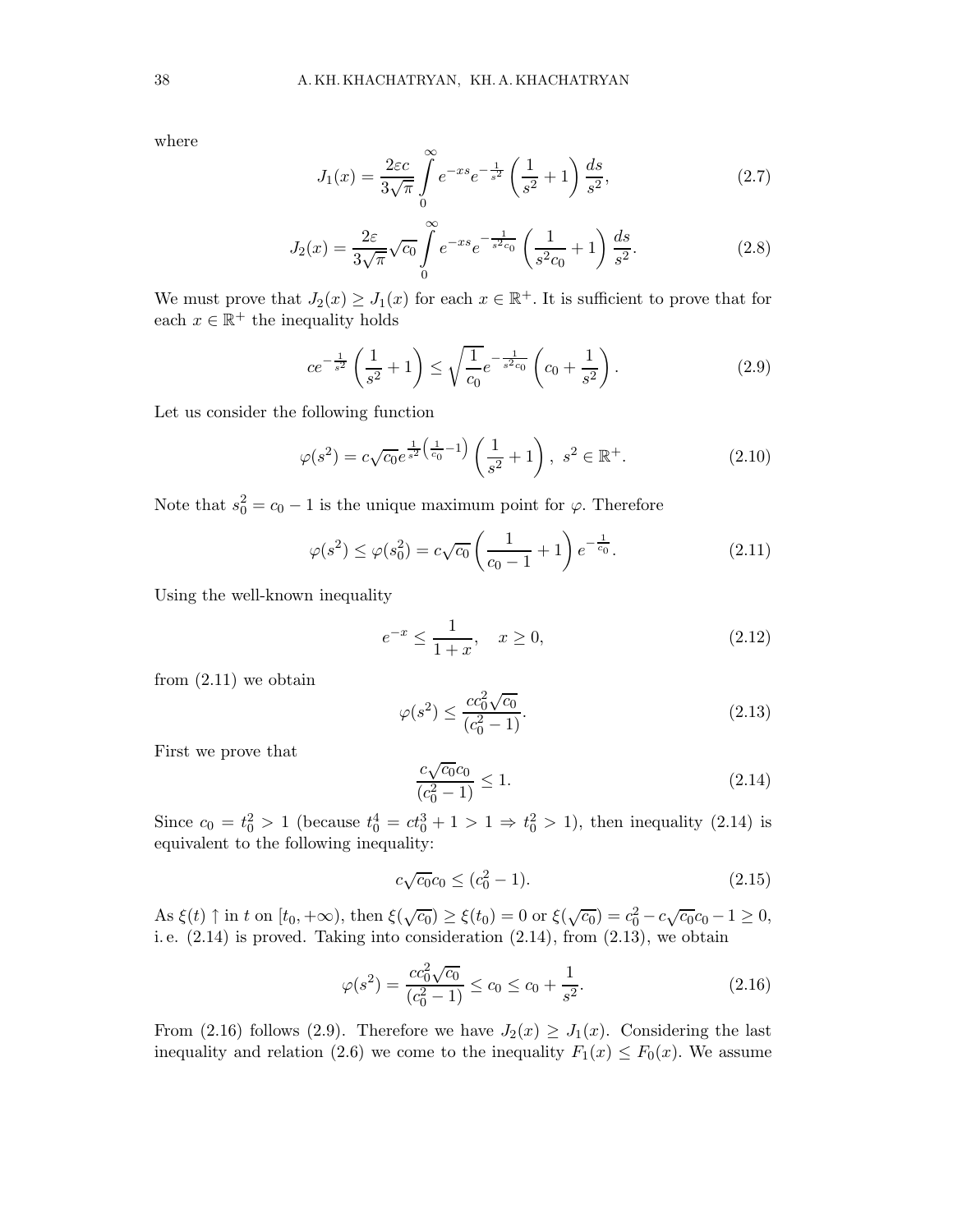that  $F_n(x) \leq F_{n-1}(x)$  for some  $n \in \mathbb{N}$ . Since  $W(x,t,z)$  monotonically increases in the third argument  $z$  then from  $(2.2)$  it follows that

$$
F_{n+1}(x) \le F_n(x). \tag{2.17}
$$

Now we prove that the sequence of functions  ${F_n(x)}_{n=0}^{\infty}$  is bounded by  $g(x)$ .

First, we show that  $t_0^2 > \frac{c}{2}$  $\frac{c}{2}$ . Assume the contrary:  $t_0^2 \le$ c  $\frac{c}{2}$ . Since  $t_0 > c$  then we have  $c < \sqrt{\frac{c}{\delta}}$  $\frac{0}{2}$  or

$$
c < \frac{1}{2}.\tag{2.18}
$$

On the other hand,

$$
0 = t_0^4 - ct_0^3 - 1 < t_0^4 - 1.
$$

Hence, we obtain  $t_0^2 > 1$ . But since  $t_0^2 < \frac{c}{2}$  $\frac{1}{2}$  then we obtain inequality  $c > 2$ .

Taking into consideration (2.18), from the last inequality we come to contradiction. Therefore,

$$
t_0^2 > \frac{c}{2}.\tag{2.19}
$$

Now, due to  $(2.19)$  from  $(2.3)$ , we have

$$
F_0(x) = t_0^2 > \frac{c}{2} \ge g(x),
$$

because

$$
g(x) \le \frac{2}{3\sqrt{\pi}} c \int_{0}^{\infty} e^{-\frac{1}{s^2}} \left(\frac{s^2+1}{s^4}\right) ds = \frac{c}{2}.
$$

Let  $F_n(x) \ge g(x)$  for some  $n \in \mathbb{N}$ . Then taking into consideration monotonicity and nonnegativity of the function  $W$ , we obtain

$$
F_{n+1}(x) \ge g(x) + \int_{0}^{\infty} W(x, t, g(t))dt \ge g(x).
$$
 (2.20)

Therefore the sequence of functions  ${F_n(x)}_{n=0}^{\infty}$  has a pointwise limit as  $n \to \infty$ . In accordance with B.Levi's theorem the function  $F$  satisfies equation (1.1) and the double inequalities

$$
g(x) \le F(x) \le c_0 \equiv t_0^2. \tag{2.21}
$$

Thus the following theorem holds

**Theorem 1.** Let  $0 < c \leq 1$  is a given number. Then nonlinear integral equation  $(1.1)$  has a positive measurable and bounded solution  $F(x)$ . The following inequalities hold

$$
g(x) \le F(x) \le c_0 \equiv t_0^2,
$$
\n(2.22)

where  $t_0$  is the unique positive root of the following algebraic equation  $t^4 - ct^3 - 1 = 0$ .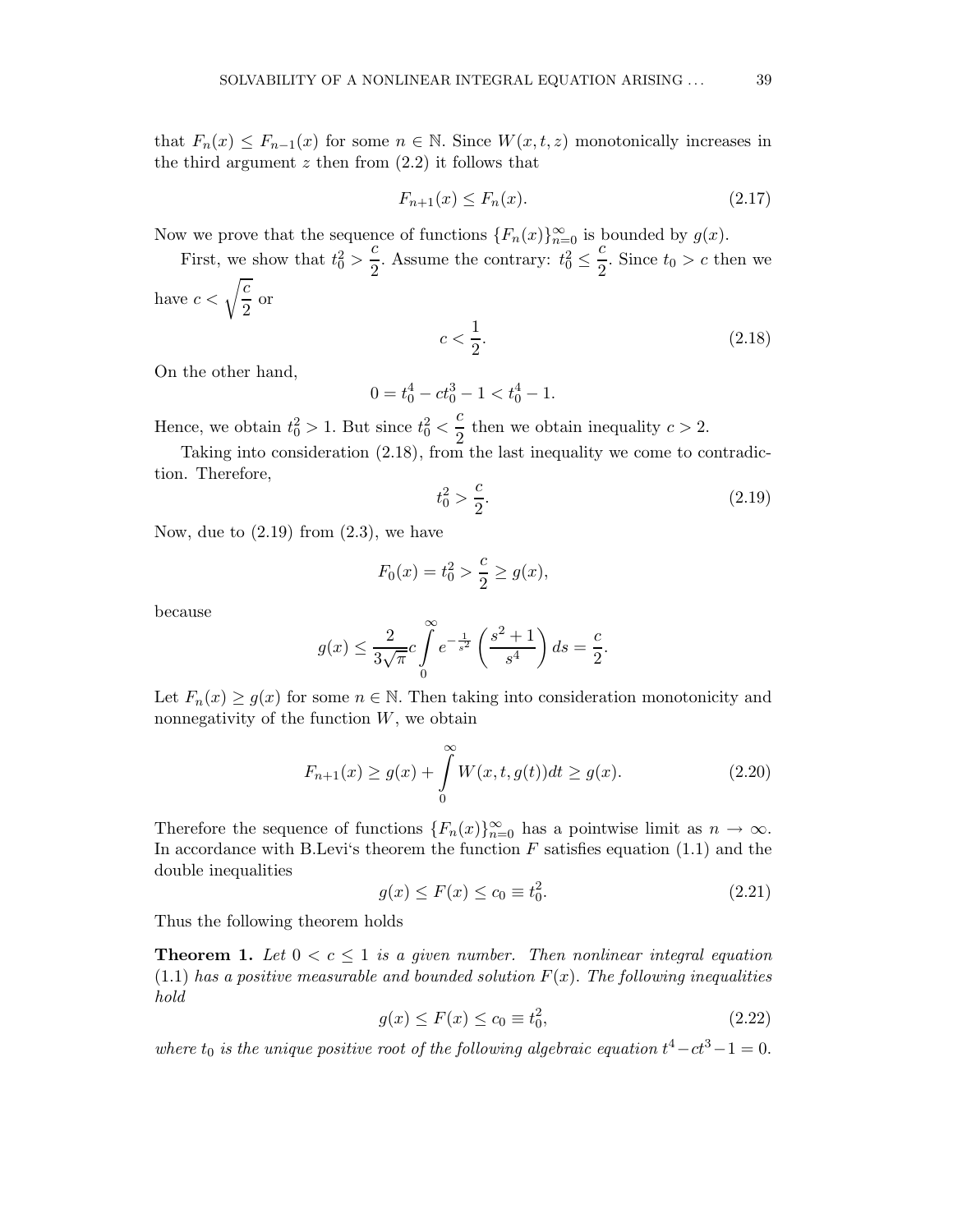## 3 Linearization of a Urysohn nonlinear integral equation (1.1). Qualitative difference between solutions in the linear and nonlinear cases

Usually in kinetic theory in linear approximation the function  $F(x)$  is represented as:

$$
F(x) = 1 + \Delta f(x),\tag{3.1}
$$

where  $\Delta f(x)$  is the temperature perturbation  $(\Delta f(x) \ll 1)$ . Taking into account  $(3.1)$ , expanding the function  $W(x, t, F(t))$  by the third argument in a power series about zero and holding the first expansion term, we obtain the following Wiener-Hopf-Hankell type linear integral equation with respect to  $\Delta f(x)$ :

$$
\Delta f(x) = g_1(x) + \int_0^\infty [K(x - t) + (1 - \varepsilon)K(x + t)] \Delta f(t) dt.
$$
 (3.2)

Here

$$
K(x) = \int_{0}^{\infty} e^{-|x|s} G(s) ds,
$$
  
\n
$$
G(s) = \frac{2}{3} \frac{1}{\sqrt{\pi}} \frac{1}{s} e^{-\frac{1}{s^2}} \left( \frac{1}{s^4} + \frac{1}{2s^2} + \frac{1}{2} \right),
$$
  
\n
$$
g_1(x) = \int_{0}^{\infty} e^{-xs} G_1(s) ds,
$$
  
\n
$$
G_1(s) = \frac{2\varepsilon}{3\sqrt{\pi}s^4} (c-1)(s^2+1)e^{-\frac{1}{s^2}}.
$$
\n(3.4)

It is easy to check that kernel (3.3) satisfies the conservative condition

$$
K \ge 0, \quad \int_{-\infty}^{+\infty} K(x)dx = 1.
$$
 (3.5)

Due to linearity the solution of equation (3.2) can be written as:

$$
\Delta f(x) = -\Delta f_1(x) + \Delta f_2(x),\tag{3.6}
$$

where  $\Delta f_1(x)$  and  $\Delta f_2(x)$  are the solutions of inhomogeneous and homogeneous equations, respectively

$$
\Delta f_1(x) = -g_1(x) + \int_{0}^{\infty} [K(x - t) + (1 - \varepsilon)K(x + t)] \Delta f_1(t) dt \qquad (3.7)
$$

 $(-g_1(x) \geq 0$  because of  $c \in (0,1]$ ,

$$
\Delta f_2(x) = \int_0^\infty [K(x-t) + (1-\varepsilon)K(x+t)]\Delta f_2(t)dt.
$$
\n(3.8)